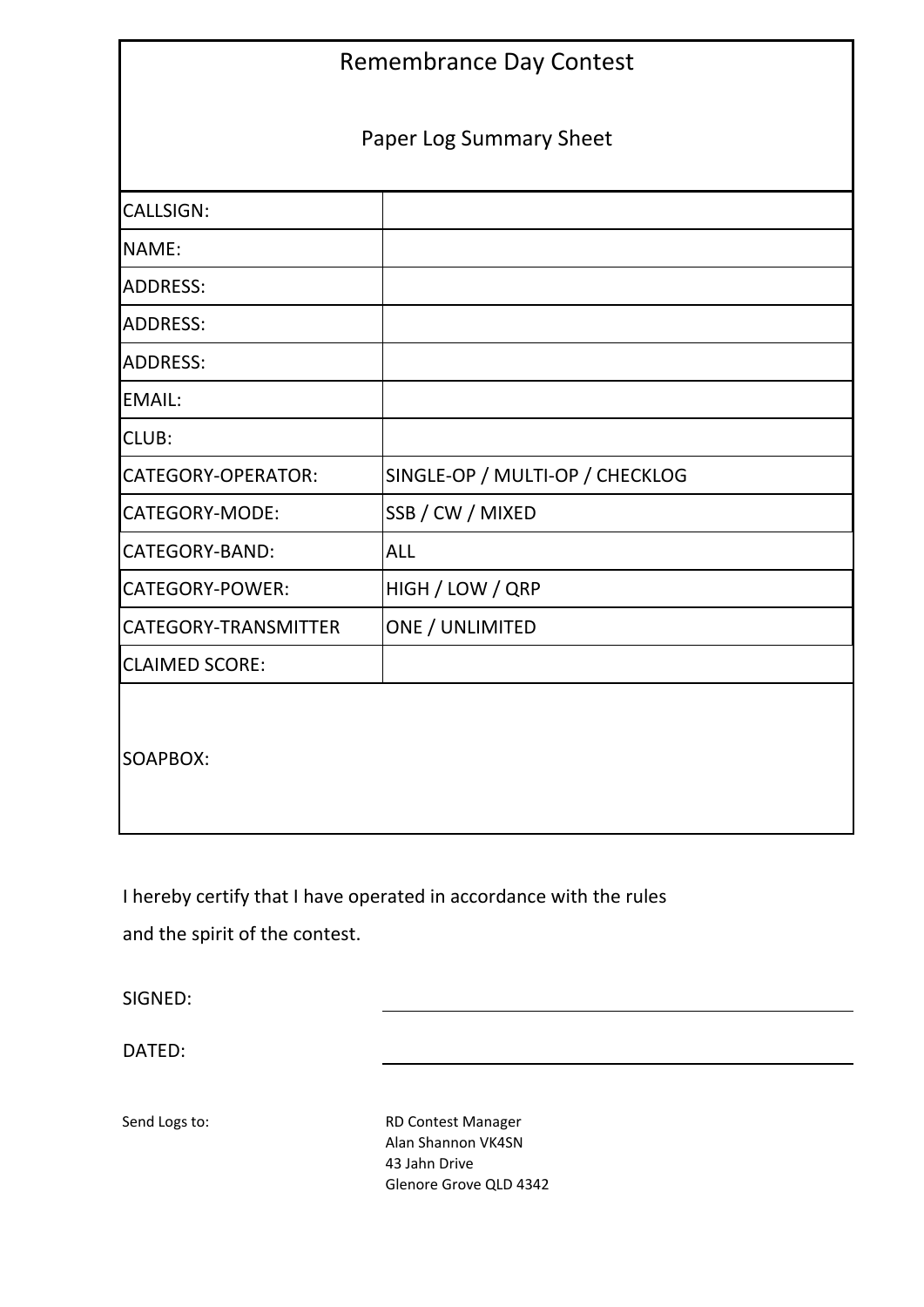| Remembrance Day Log Sheet |             |             | MY CALLSIGN                          |                    |               | Date __________________ |               | Page _______ of _______ |               |
|---------------------------|-------------|-------------|--------------------------------------|--------------------|---------------|-------------------------|---------------|-------------------------|---------------|
| <b>Frequency</b>          | <b>Mode</b> | <b>Date</b> | <b>UTC</b>                           | <b>Call Logged</b> | <b>RST Tx</b> | Nr Tx                   | <b>RST RX</b> | <b>Nr Rx</b>            | <b>Points</b> |
|                           |             |             | $\ddot{\cdot}$                       |                    |               |                         |               |                         |               |
|                           |             |             | $\ddot{\ddot{\phantom{}}\phantom{}}$ |                    |               |                         |               |                         |               |
|                           |             |             | $\ddot{\cdot}$                       |                    |               |                         |               |                         |               |
|                           |             |             | $\ddot{\cdot}$                       |                    |               |                         |               |                         |               |
|                           |             |             | $\ddot{\cdot}$                       |                    |               |                         |               |                         |               |
|                           |             |             | $\ddot{\ddot{\phantom{}}\phantom{}}$ |                    |               |                         |               |                         |               |
|                           |             |             | $\ddot{\ddot{\phantom{}}\phantom{}}$ |                    |               |                         |               |                         |               |
|                           |             |             | $\ddot{\cdot}$                       |                    |               |                         |               |                         |               |
|                           |             |             | $\div$                               |                    |               |                         |               |                         |               |
|                           |             |             | $\ddot{\cdot}$                       |                    |               |                         |               |                         |               |
|                           |             |             | $\ddot{\cdot}$                       |                    |               |                         |               |                         |               |
|                           |             |             | $\ddot{\cdot}$                       |                    |               |                         |               |                         |               |
|                           |             |             | $\ddot{\cdot}$                       |                    |               |                         |               |                         |               |
|                           |             |             | $\ddot{\cdot}$                       |                    |               |                         |               |                         |               |
|                           |             |             | $\ddot{\ddot{\phantom{}}\phantom{}}$ |                    |               |                         |               |                         |               |
|                           |             |             | $\ddot{\cdot}$                       |                    |               |                         |               |                         |               |
|                           |             |             | $\ddot{\cdot}$                       |                    |               |                         |               |                         |               |
|                           |             |             | $\ddot{\ddot{}}$                     |                    |               |                         |               |                         |               |
|                           |             |             | $\ddot{\cdot}$                       |                    |               |                         |               |                         |               |
|                           |             |             | $\ddot{\cdot}$                       |                    |               |                         |               |                         |               |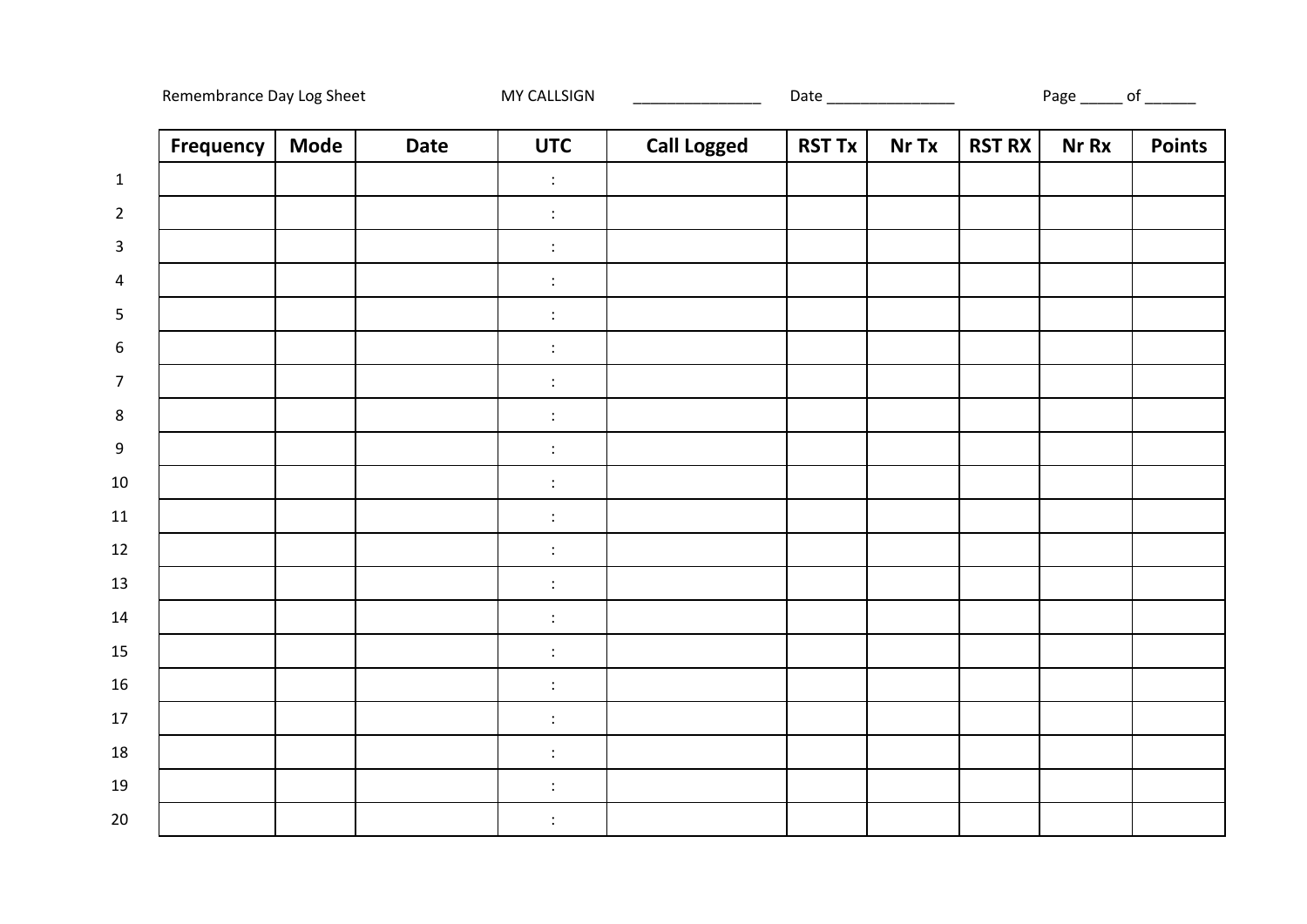|        | Frequency | <b>Mode</b> | <b>Date</b> | <b>UTC</b>                           | <b>Call Logged</b> | <b>RST Tx</b> | Nr Tx | <b>RST RX</b> | <b>Nr Rx</b> | <b>Points</b> |
|--------|-----------|-------------|-------------|--------------------------------------|--------------------|---------------|-------|---------------|--------------|---------------|
| 21     |           |             |             | $\ddot{\cdot}$                       |                    |               |       |               |              |               |
| 22     |           |             |             | $\ddot{\ddot{\phantom{}}\phantom{}}$ |                    |               |       |               |              |               |
| 23     |           |             |             | $\ddot{\cdot}$                       |                    |               |       |               |              |               |
| 24     |           |             |             | $\ddot{\ddot{\phantom{}}\phantom{}}$ |                    |               |       |               |              |               |
| 25     |           |             |             | $\ddot{\cdot}$                       |                    |               |       |               |              |               |
| 26     |           |             |             | $\ddot{\cdot}$                       |                    |               |       |               |              |               |
| 27     |           |             |             | $\ddot{\cdot}$                       |                    |               |       |               |              |               |
| 28     |           |             |             | $\ddot{\cdot}$                       |                    |               |       |               |              |               |
| 29     |           |             |             | $\ddot{\cdot}$                       |                    |               |       |               |              |               |
| $30\,$ |           |             |             | $\ddot{\cdot}$                       |                    |               |       |               |              |               |
| 31     |           |             |             | $\ddot{\Sigma}$                      |                    |               |       |               |              |               |
| 32     |           |             |             | $\ddot{\cdot}$                       |                    |               |       |               |              |               |
| 33     |           |             |             | $\ddot{\cdot}$                       |                    |               |       |               |              |               |
| 34     |           |             |             | $\ddot{\cdot}$                       |                    |               |       |               |              |               |
| 35     |           |             |             | $\ddot{\cdot}$                       |                    |               |       |               |              |               |
| 36     |           |             |             | $\ddot{\cdot}$                       |                    |               |       |               |              |               |
| 37     |           |             |             | $\ddot{\ddot{\phantom{}}\phantom{}}$ |                    |               |       |               |              |               |
| 38     |           |             |             | $\ddot{\cdot}$                       |                    |               |       |               |              |               |
| 39     |           |             |             | $\ddot{\cdot}$                       |                    |               |       |               |              |               |
| 40     |           |             |             | $\ddot{\cdot}$                       |                    |               |       |               |              |               |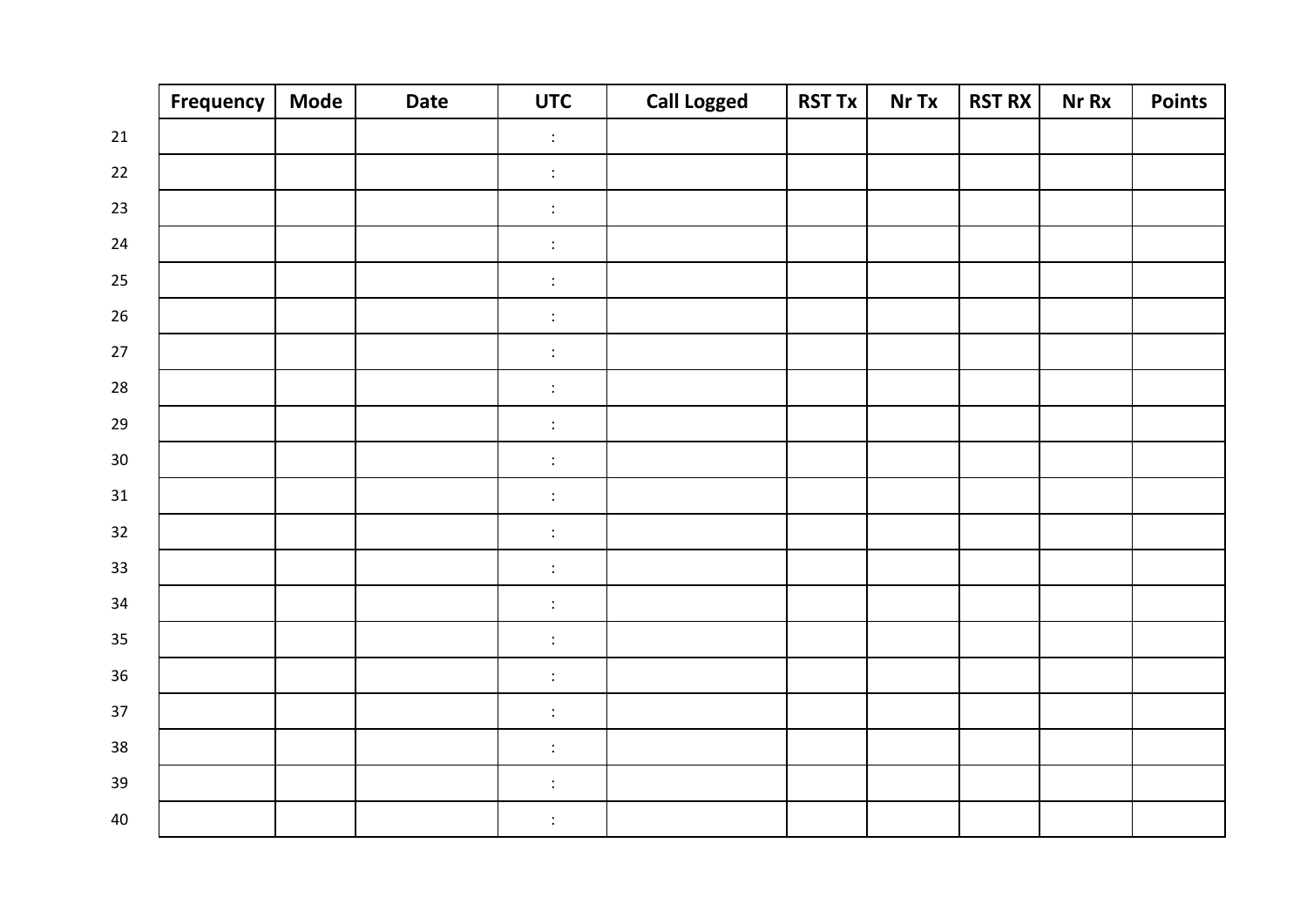|    | Frequency | <b>Mode</b> | <b>Date</b> | <b>UTC</b>                           | <b>Call Logged</b> | <b>RST Tx</b> | Nr Tx | <b>RST RX</b> | <b>Nr Rx</b> | <b>Points</b> |
|----|-----------|-------------|-------------|--------------------------------------|--------------------|---------------|-------|---------------|--------------|---------------|
| 41 |           |             |             | $\ddot{\cdot}$                       |                    |               |       |               |              |               |
| 42 |           |             |             | $\ddot{\ddot{\phantom{}}\phantom{}}$ |                    |               |       |               |              |               |
| 43 |           |             |             | $\ddot{\cdot}$                       |                    |               |       |               |              |               |
| 44 |           |             |             | $\ddot{\ddot{\phantom{}}\phantom{}}$ |                    |               |       |               |              |               |
| 45 |           |             |             | $\ddot{\cdot}$                       |                    |               |       |               |              |               |
| 46 |           |             |             | $\ddot{\cdot}$                       |                    |               |       |               |              |               |
| 47 |           |             |             | $\ddot{\cdot}$                       |                    |               |       |               |              |               |
| 48 |           |             |             | $\ddot{\cdot}$                       |                    |               |       |               |              |               |
| 49 |           |             |             | $\ddot{\cdot}$                       |                    |               |       |               |              |               |
| 50 |           |             |             | $\ddot{\cdot}$                       |                    |               |       |               |              |               |
| 51 |           |             |             | $\ddot{\cdot}$                       |                    |               |       |               |              |               |
| 52 |           |             |             | $\ddot{\cdot}$                       |                    |               |       |               |              |               |
| 53 |           |             |             | $\ddot{\cdot}$                       |                    |               |       |               |              |               |
| 54 |           |             |             | $\ddot{\cdot}$                       |                    |               |       |               |              |               |
| 55 |           |             |             | $\ddot{\cdot}$                       |                    |               |       |               |              |               |
| 56 |           |             |             | $\ddot{\cdot}$                       |                    |               |       |               |              |               |
| 57 |           |             |             | $\ddot{\ddot{\phantom{}}\phantom{}}$ |                    |               |       |               |              |               |
| 58 |           |             |             | $\ddot{\cdot}$                       |                    |               |       |               |              |               |
| 59 |           |             |             | $\ddot{\cdot}$                       |                    |               |       |               |              |               |
| 60 |           |             |             | $\ddot{\cdot}$                       |                    |               |       |               |              |               |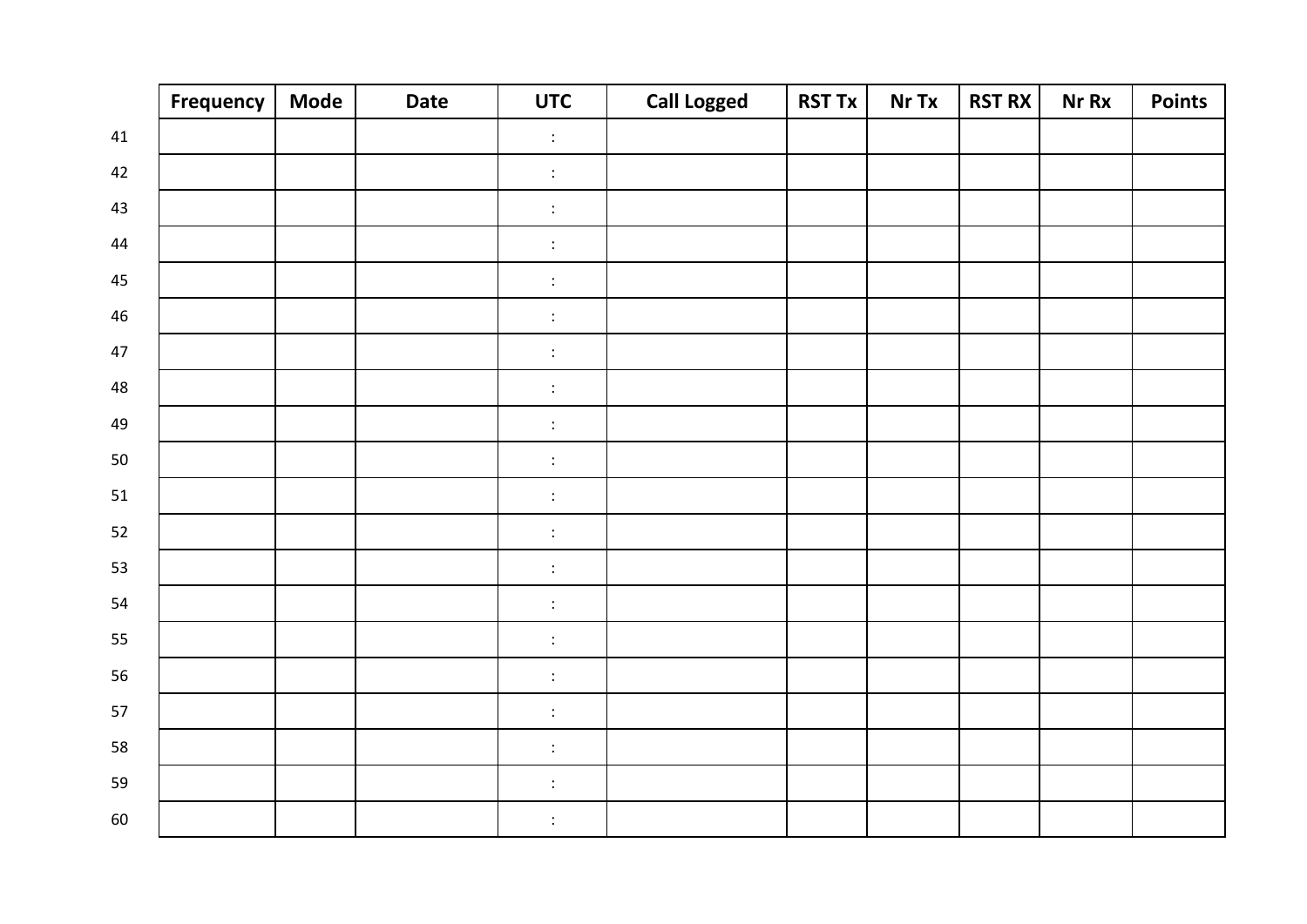|      | Frequency | <b>Mode</b> | <b>Date</b> | <b>UTC</b>                           | <b>Call Logged</b> | <b>RST Tx</b> | Nr Tx | <b>RST RX</b> | <b>Nr Rx</b> | <b>Points</b> |
|------|-----------|-------------|-------------|--------------------------------------|--------------------|---------------|-------|---------------|--------------|---------------|
| 61   |           |             |             | $\ddot{\cdot}$                       |                    |               |       |               |              |               |
| 62   |           |             |             | $\div$                               |                    |               |       |               |              |               |
| 63   |           |             |             | $\ddot{\cdot}$                       |                    |               |       |               |              |               |
| 64   |           |             |             | $\ddot{\ddot{\phantom{}}\phantom{}}$ |                    |               |       |               |              |               |
| 65   |           |             |             | $\ddot{\cdot}$                       |                    |               |       |               |              |               |
| 66   |           |             |             | $\ddot{\cdot}$                       |                    |               |       |               |              |               |
| 67   |           |             |             | $\ddot{\cdot}$                       |                    |               |       |               |              |               |
| 68   |           |             |             | $\ddot{\cdot}$                       |                    |               |       |               |              |               |
| 69   |           |             |             | $\ddot{\cdot}$                       |                    |               |       |               |              |               |
| 70   |           |             |             | $\ddot{\cdot}$                       |                    |               |       |               |              |               |
| $71$ |           |             |             | $\ddot{\cdot}$                       |                    |               |       |               |              |               |
| 72   |           |             |             | $\ddot{\phantom{a}}$                 |                    |               |       |               |              |               |
| 73   |           |             |             | $\ddot{\cdot}$                       |                    |               |       |               |              |               |
| 74   |           |             |             | $\ddot{\cdot}$                       |                    |               |       |               |              |               |
| 75   |           |             |             | $\ddot{\cdot}$                       |                    |               |       |               |              |               |
| 76   |           |             |             | $\ddot{\cdot}$                       |                    |               |       |               |              |               |
| 77   |           |             |             | $\ddot{\ddot{\phantom{}}\phantom{}}$ |                    |               |       |               |              |               |
| 78   |           |             |             | $\ddot{\cdot}$                       |                    |               |       |               |              |               |
| 79   |           |             |             | $\ddot{\cdot}$                       |                    |               |       |               |              |               |
| 80   |           |             |             | $\ddot{\cdot}$                       |                    |               |       |               |              |               |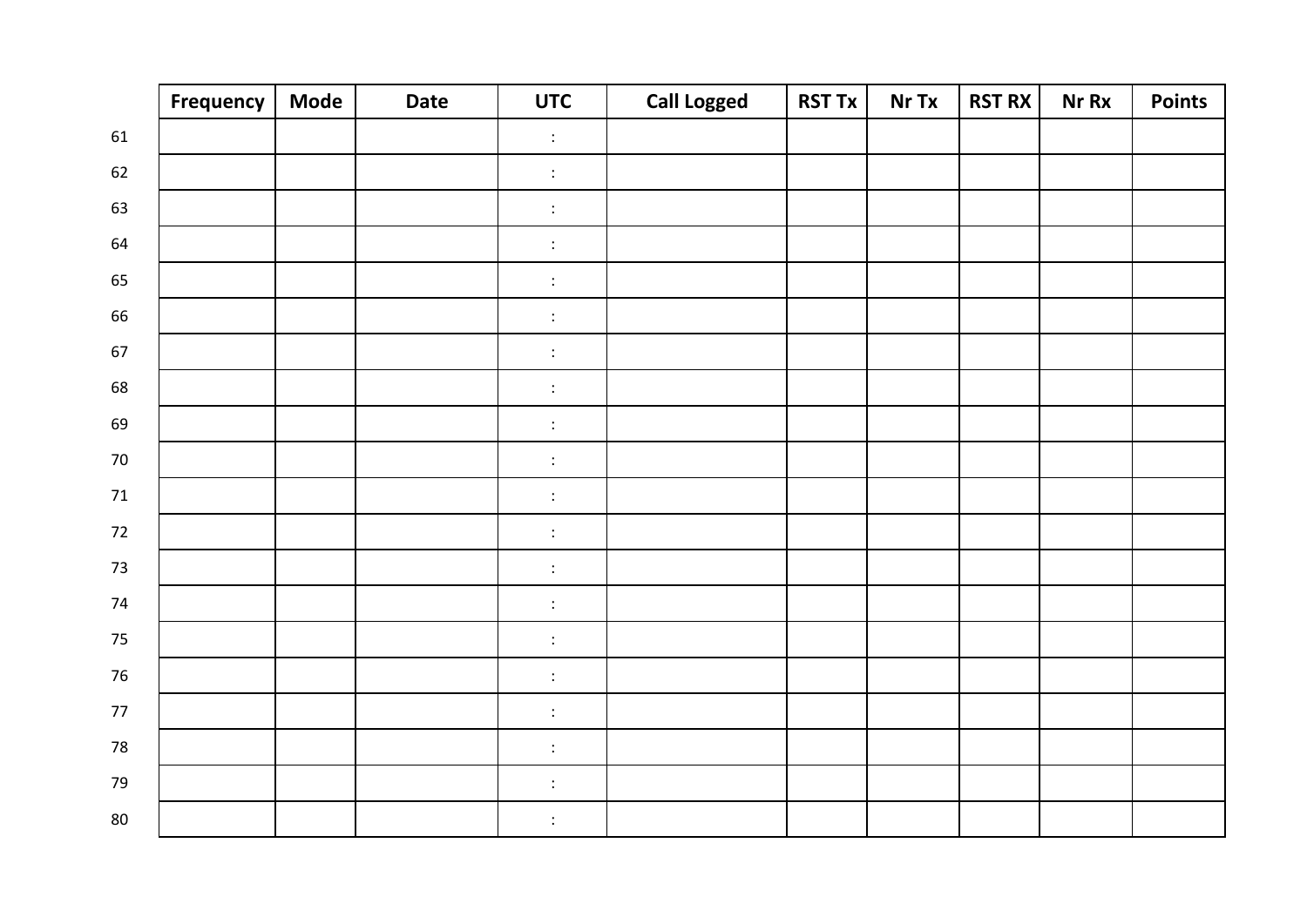|     | <b>Frequency</b> | <b>Mode</b> | <b>Date</b> | <b>UTC</b>       | <b>Call Logged</b> | <b>RST Tx</b> | Nr Tx | <b>RST RX</b> | <b>Nr Rx</b> | <b>Points</b> |
|-----|------------------|-------------|-------------|------------------|--------------------|---------------|-------|---------------|--------------|---------------|
| 81  |                  |             |             | $\ddot{\cdot}$   |                    |               |       |               |              |               |
| 82  |                  |             |             | $\ddot{\ddot{}}$ |                    |               |       |               |              |               |
| 83  |                  |             |             | $\ddot{\cdot}$   |                    |               |       |               |              |               |
| 84  |                  |             |             | $\ddot{\cdot}$   |                    |               |       |               |              |               |
| 85  |                  |             |             | $\ddot{\cdot}$   |                    |               |       |               |              |               |
| 86  |                  |             |             | $\ddot{\ddot{}}$ |                    |               |       |               |              |               |
| 87  |                  |             |             | $\ddot{\cdot}$   |                    |               |       |               |              |               |
| 88  |                  |             |             | $\ddot{\cdot}$   |                    |               |       |               |              |               |
| 89  |                  |             |             | $\ddot{\cdot}$   |                    |               |       |               |              |               |
| 90  |                  |             |             | $\ddot{\cdot}$   |                    |               |       |               |              |               |
| 91  |                  |             |             | $\ddot{\cdot}$   |                    |               |       |               |              |               |
| 92  |                  |             |             | $\ddot{\cdot}$   |                    |               |       |               |              |               |
| 93  |                  |             |             | $\ddot{\cdot}$   |                    |               |       |               |              |               |
| 94  |                  |             |             | $\ddot{\cdot}$   |                    |               |       |               |              |               |
| 95  |                  |             |             | $\ddot{\cdot}$   |                    |               |       |               |              |               |
| 96  |                  |             |             | $\ddot{\ddot{}}$ |                    |               |       |               |              |               |
| 97  |                  |             |             | $\ddot{\cdot}$   |                    |               |       |               |              |               |
| 98  |                  |             |             | $\ddot{\cdot}$   |                    |               |       |               |              |               |
| 99  |                  |             |             | $\ddot{\cdot}$   |                    |               |       |               |              |               |
| 100 |                  |             |             | $\ddot{\cdot}$   |                    |               |       |               |              |               |